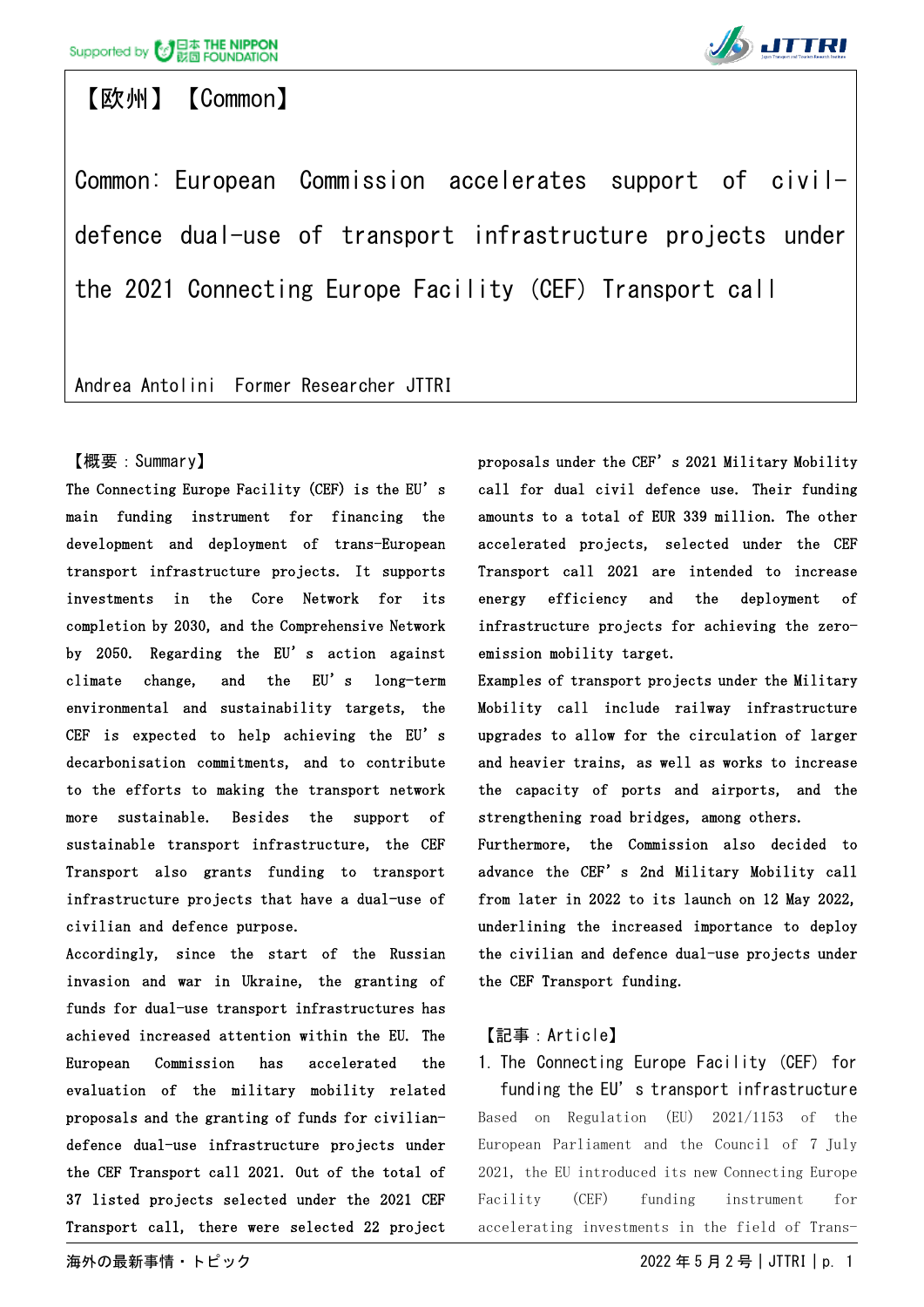European Networks and to leverage funding from both the public and the private sectors, and enabling synergies between the transport, energy, and digital sectors (Regulation (EU) 2021/1153). The Regulation (EU) 2021/1153 establishes the CEF for the Multiannual Financial Framework (the "MFF") period of 2021-2027 and repeals Regulations (EU) No 1316/2013 and (EU) No 283/2014 (Regulation (EU) 2021/1153). The EU's CEF is a key funding instrument for financing the establishment and expansion of the EU's TEN in the fields of transport, energy, and digital services (European Commission n.y.). Since 2014, under the 2014-2020 budget, CEF has supported more than 1,000 projects for a total amount of more than EUR 23 billion in the transport sector (CINEA 2022a). The European Commission centrally manages the CEF Programme, sets the political priorities and is responsible for the selection of projects through competitive calls for proposals. The formerly involved European Commission's Innovation and Networks Executive Agency INEA was replaced by the European Climate, Infrastructure and Environment Executive Agency (CINEA) on 1 April 2021 to take over INEA's portfolio, among others (European Commission 2022b). CINEA assists the Commission in the evaluation and selection of projects and for the overall technical and financial monitoring of project implementation (European Commission 2022a).

The CEF is expected to contribute to the EU's action against climate change and to support environmentally and socially sustainable projects, including climate change mitigation and adaptation actions. Regarding the EU's long-term environmental and sustainability targets, the CEF aims at achieving the EU's decarbonisation commitments and smart, sustainable, and inclusive growth by supporting the funding of up-to-date, multimodal, high-performance infrastructure in its transport, energy, and digital sectors (Regulation (EU) 2021/1153).



In particular, the CEF is expected to contribute to achieving the goals and objectives of the Paris Agreement, and the EU's 2030 climate and energy targets to reach a 55% GHG emission reduction within the "Fit for 55" package, and the longterm European Green Deal's 2050 net-zero GHG emissions target (Regulation (EU) 2021/1153).

Regarding the EU's transport infrastructure network, the CEF supports investments in the development of high performing, sustainable and efficiently interconnected infrastructure projects (European Commission n.y.). In addition to grants, the CEF offers financial support to projects through innovative financial instruments such as guarantees and project bonds, which also attracts funding from private and other public actors (European Commission n.y.).

The CEF Transport funding instrument aims at supporting investments in building new transport infrastructure in Europe or reconstructing and upgrading the existing transport network. The Trans-European Networks for Transport (TEN-T) policy objectives foresee the completion of the Core Network in a first phase until 2030. The Core Network is structured around nine multimodal pan-European Core Network Corridors, including the most important connections between urban nodes, to be completed by 2030 (European Commission 2022a). In the second phase up to 2050, the Comprehensive Network needs to be finalised to facilitate accessibility to all European regions (European Commission n.y.).

Regarding the Trans-European Networks for Transport (TEN-T) Network, the CEF focuses on cross-border projects and projects aiming at removing bottlenecks or bridging missing links in various sections of the Core Network and on the Comprehensive Network (European Commission n.y.). With its budget of  $\epsilon$ 25.81 billion, the CEF Transport supports the reduction of the environmental impact of transport, but it also supports civilian-defence dual-use of transport projects (European Commission n.y.).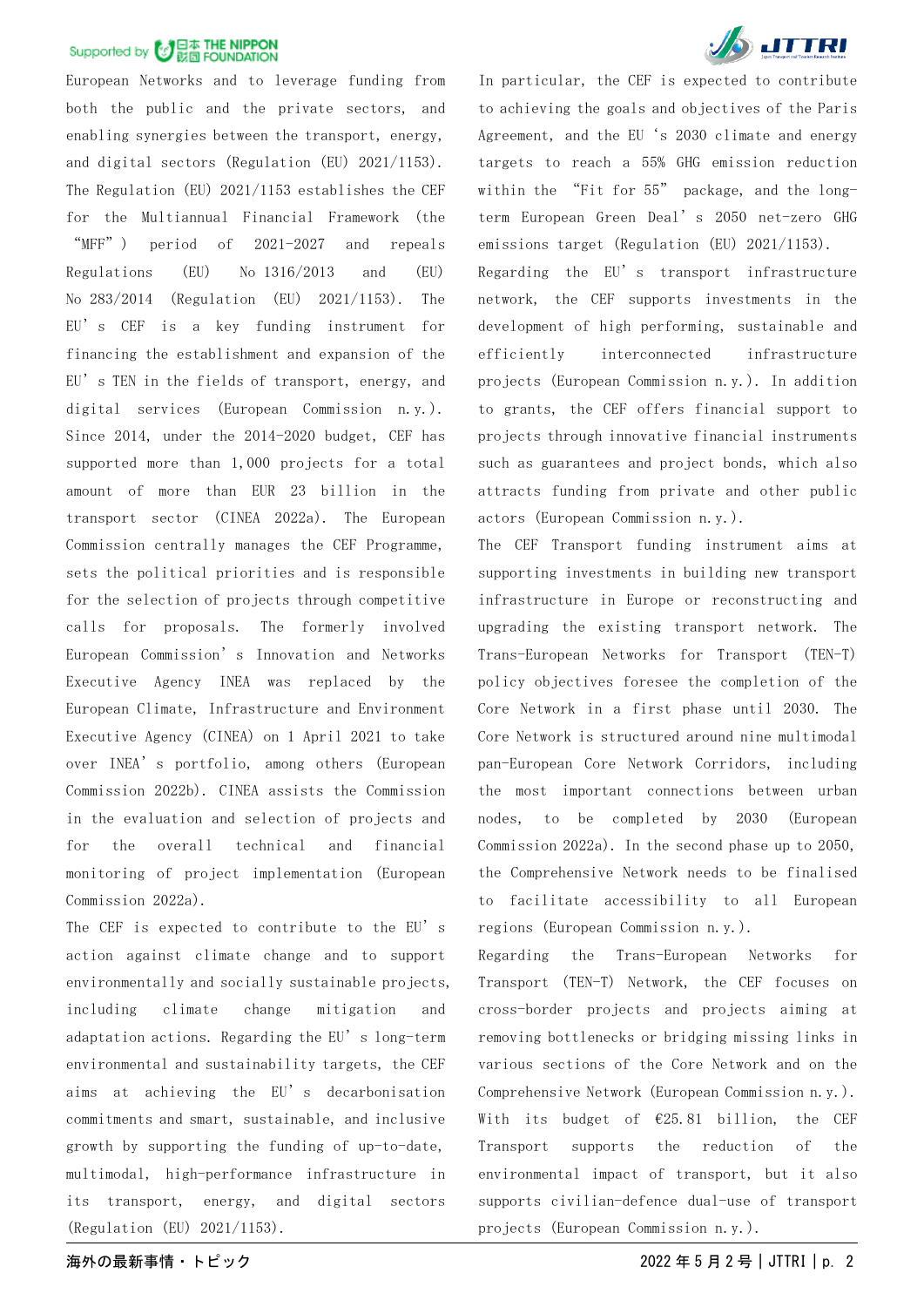### 2. The 2021 CEF Transport Alternative Fuels Infrastructure Facility (AFIF) and Military Mobility calls

While the CEF Transport programme implements the EU's transport infrastructure policy by supporting investments in building or upgrading transport infrastructure in the Core Network and the Comprehensive Network, there was also a set of 13 calls of the Transport Alternative Fuels Infrastructure Facility (AFIF) and Military Mobility calls as part of the CEF's first calls 2021, launched on 16 September 2021 (European Commission 2022a).

The AFIF calls' objective is to boost alternative fuel supply infrastructure in transport, until the end of 2023. The Military Mobility call has the objective to develop infrastructure, adapted to improve jointly civil and defence mobility within the EU, with a focus on facilitating a dual-use of the infrastructure (European Commission 2022a).

The 2021 CEF Transport and Military Mobility calls were open for project proposals to apply for funding that would address works under both calls, of environment related use under the AFIF, or as dual-use of the infrastructure under the Military Mobility calls.

The European Climate, Infrastructure and Environment Executive Agency (CINEA) received 48 application proposals, for a total of EUR 548.5 million of requested co-funding by the call's deadline of 19 January 2022 (European Commission 2022a, CINEA 2022a). Out of these, 37 project proposals were selected for funding for a total of EUR 425 million under the 2021 Alternative Fuels Infrastructure Facility and Military Mobility calls for proposals. Under the AFIF calls, 15 project proposals were selected for a total funding of EUR 86 million to deliver on a more environmentally sustainable transport network (European Commission 2022a, 2022c). Under the Military Mobility call, 22 project proposals were selected for funding, for a total of EUR 339

million to upgrade key infrastructure for dual civil-defence use (CINEA 2022a).

The AFIF proposals range from projects for developing and constructing electricity recharging stations with super chargers along the TEN-T road network to the deployment of hydrogen refuelling stations for cars, trucks and buses and the electrification of ground handling services in airports. The CEF 2021 call's first selection under the AFIF is in line with the European Green Deal goals and increasing the EU's energy independence (CINEA 2022b). Therefore, the CEF will help Europe's transport network move away from reliance on fossil fuels. The call remains open with further deadlines at regular intervals until 19 September 2023. The next cut-off date is 7 June 2022 (CINEA 2022a).

### 3. European Commission accelerates granting of funds for civilian-defence dual-use transport infrastructure projects under the CEF Transport

Regarding the Military Mobility call under the CEF 2021 call's first selection, the CEF transport infrastructure projects also fund projects with civilian-defence dual-use that will help the EU not only to achieve the climate targets but that also are critical for the EU's security and defence. Since the Russian invasion of Ukraine, this Military Mobility Call under the CEF 2021 first selection has entered the centre of attention with its dual-use civiliandefence projects, which are important transport infrastructures for civil but also for defence purposes within the EU (CINEA 2022a). The new CEF co-founded projects are emphasising the EU targets to decarbonise the transport sector, and at the same time, they are a reaction to the ongoing geopolitical crisis with the Russian war in Ukraine, according to the Director of CINEA, Dirk Beckers (CINEA 2022a).

The CEF Transport call's 22 military mobility projects worth EUR 339 million have been selected

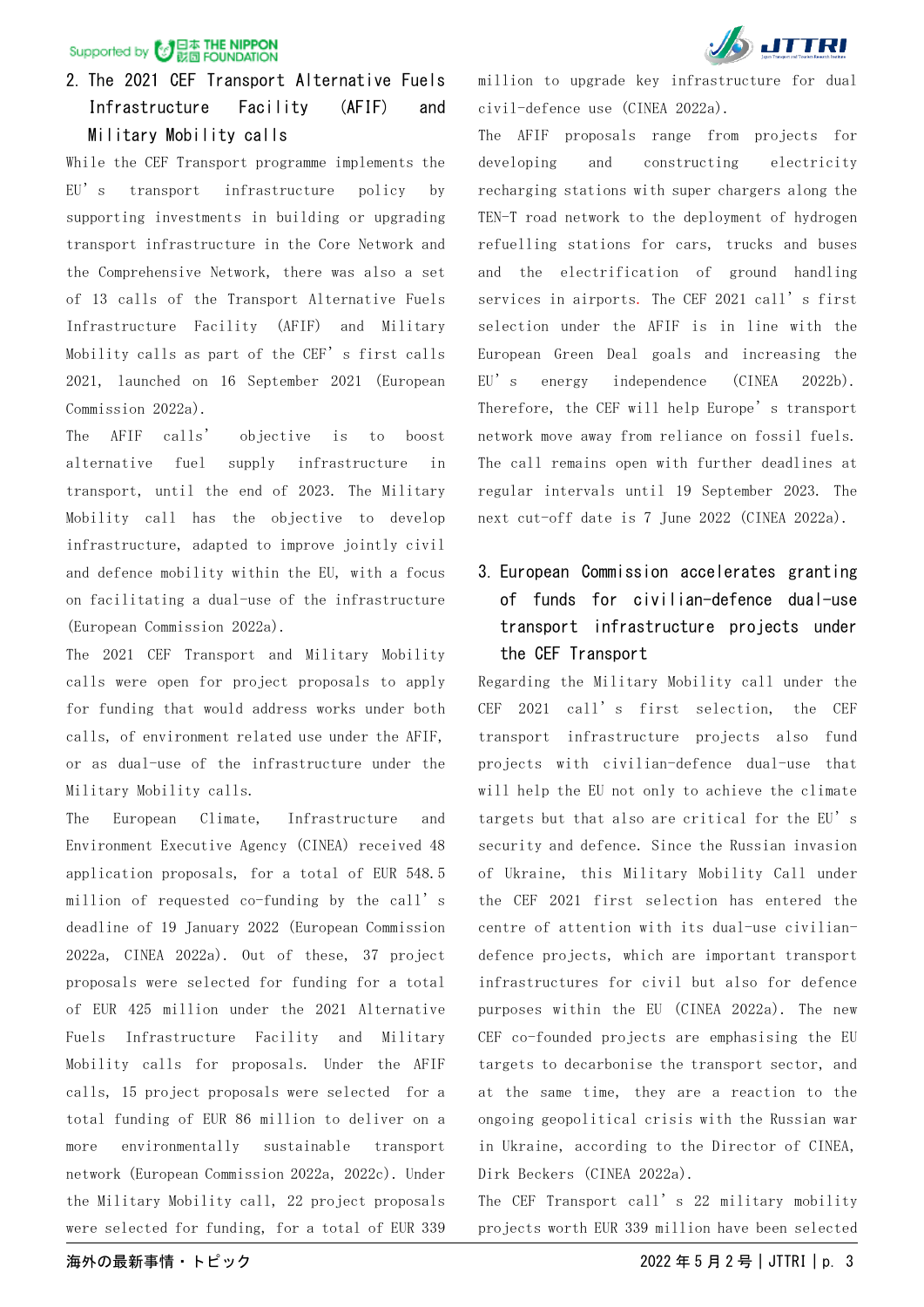among those submitted under calls for proposals issued under the CEF and they are critical also for the EU's security, as these projects can facilitate the movement of military troops and assets leading to more efficient deployment of the EU's missions on the ground, according to Commissioner for Transport Adina Vălean (European Commission 2022c).

The examples of military mobility transport projects under the Military Mobility call include railway infrastructure upgrades to allow for circulation of larger and heavier trains, as well as works to increase of the capacity of ports and airports, as well as strengthening road bridges. (CINEA 2022a, 2022c).

More precisely, the proposals under the 2021 MILMOB Military Mobility envelope include the financing of construction of tracks to accommodate 740 meter long trains between the Port of Antwerp and the German Border, the Smejkalka bridge Motorway D1 in Czech Republic, the improvement of the infrastructure for 740m trains on Corridor North Sea-Baltic, enhancing multimodal military mobility and improving dualuse transport links in Estonia, the development of the rail traffic between two Member States and Corridors with the electrification of Laurila– Tornio–Haparanda railway between Sweden and Finland, the clearance of the military and civil gauge in the Mussuguet Tunnel France, Adaptation of TEN-T railway stations in Western Hungary to civilian and military dual-use, upgrading projects to 740m train length of Pontedera and Palmanova Stations in Italy, rehabilitation of bridges and viaducts for civilian-military dualuse infrastructures in the ScanMed Corridor, A2 motorway – Friddizza viaduct in Italy, the development of Via Baltica road section from Marijampolė to the Lithuanian-Polish border, and the integration of the Military Mobility requirements in the Latvian part of the Rail Baltica Project (Part1) in Latvia, among others (CINEA 2022c).



Considering the increased importance of defence measures following the Russian invasion in the Ukraine also within the EU, the European Commission has accelerated the evaluation of the military mobility proposals under the CEF Transport and brought forward the awarding of grants for these dual-use military mobility projects (European Commission 2022c). Accordingly, CINEA started with the preparation of the individual grant agreements for these 22 selected project proposals to upgrade these key infrastructures in the civilian and defence dual- use with project beneficiaries (European Commission 2022a, CINEA 2022a). The EU's financial contribution are grants with different co-financing rates or Unit contributions depending on whether the project is located in a country eligible for Cohesion Fund support or not (CINEA 2022a).

Following the EU Member States' approval of the selected projects on 7 April 2022, the Commission will adopt formal financing decisions in the coming weeks (CINEA 2022a). Furthermore, the Commission also decided to advance the CEF's 2nd Military Mobility call. On 12 May 2022, earlier than originally planned, CINEA announced the launch of this call for proposals under the CEF for Transport programme, aiming at adjusting sections of the TEN-T network to the technical requirements on dimensions and capacity to address both, civilian and defence needs of infrastructures. (CINEA 2022a, 2022d). CINEA will make EUR 330 million available from the military mobility envelope (CINEA 2022d). Eligible applicants are one or more EU Member States and, with the agreement of the Member State(s) concerned, international organisations or public or private bodies established in an EU Member State. The deadline for submitting proposals will be 29 September 2022 at 17:00 CET (CINEA 2022d). Thereafter, the submitted proposals will be evaluated by the European Commission/CINEA in the period October to December 2022 and the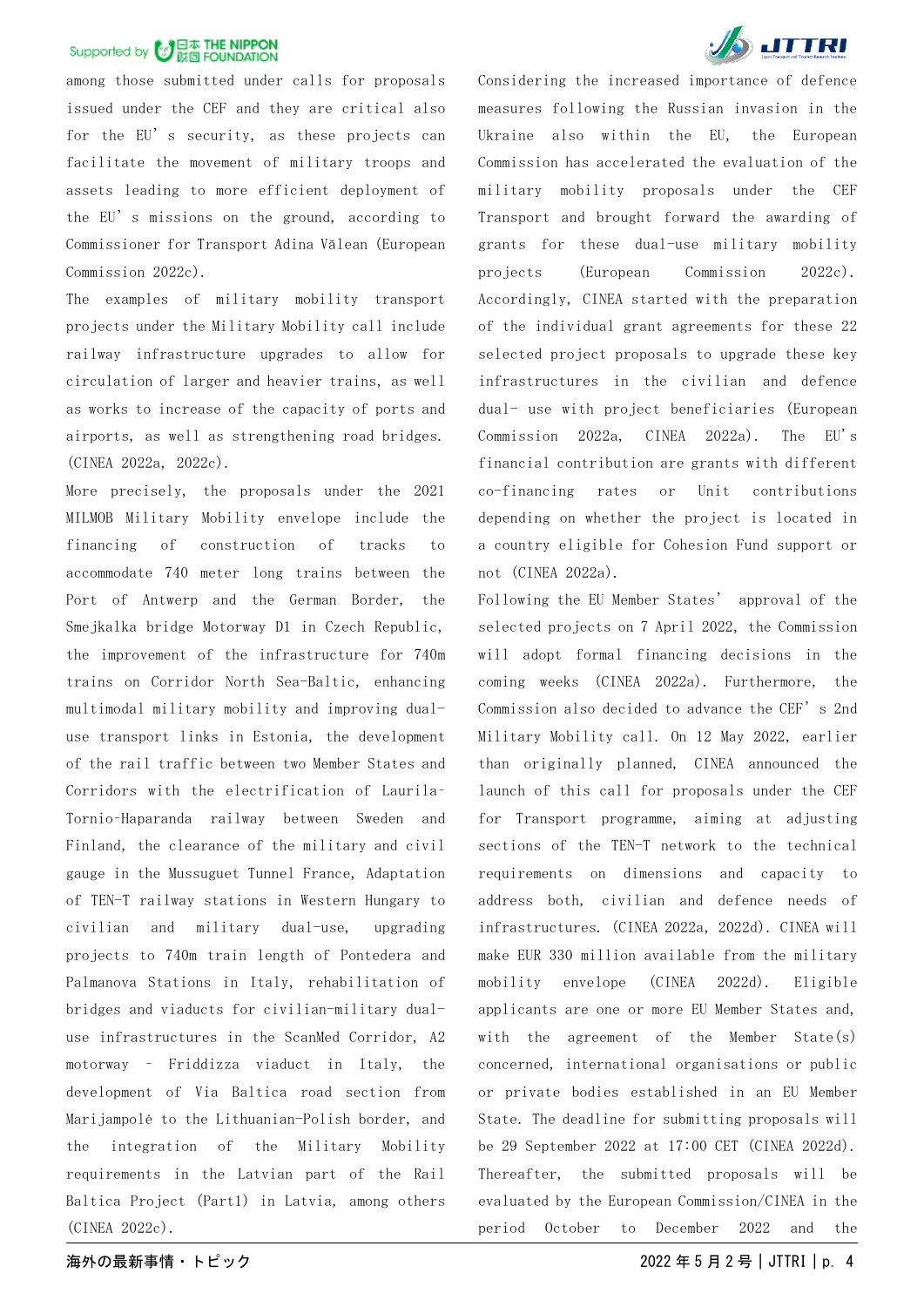evaluation results will be submitted at the beginning of 2023. The grant agreements are expected to be signed with the successful applicants by June 2023 (CINEA 2022d). By making available further funding for adapting the TENT network for dual civilian and defence use, the EU continues to support the improvement of the mobility of military assets across the Trans-European Transport infrastructure.

#### 4. Conclusion

The CEF is the EU's funding instrument for accelerating investment in the field of trans-European networks transport infrastructure projects, among others. The EU continues to focus its attention on projects that deliver on its climate objectives in the European Green Deal, like the mentioned CEF 2021 call's AFIF proposals underline. However, at the same time, the EU also intends to deploy projects with civilian-defence dual-use purpose that will help the EU not only to achieve the climate targets but that also are critical for the EU's security and defence.

Since the Russian invasion in Ukraine, this funding of dual-use projects has gained an increased importance. The newly selected projects under the CEF's Military Mobility call 2021 are expected to be accelerated in a reaction to the ongoing geopolitical crisis with the Russian war in Ukraine. While already in the past, the EU's CEF Transport programme granted financial support for projects of MILMOB Military Mobility, the current war in Ukraine has led to the European Commission's decision to accelerate the awarding of grants for projects that support military mobility under the CEF Transport.

The Commission also decided to advance the CEF's 2nd Military Mobility call and launched it on 12 May 2022, although originally the launch was planned for later this year. The Commission's decision to accelerate the finalisation of the individual grant agreements for these 22 selected



project proposals and to advance the CEF's 2nd Military Mobility call underlines the urgency of speeding-up investments in dual-use civiliandefence infrastructure projects within the EU's transport infrastructure network.

#### References

CINEA (2022a): Transport infrastructure: projects receive EUR 425 million in EU funding to boost green mobility and to adapt the network for dual civil/defence use. In: [https://cinea.ec.europa.eu/news-](https://cinea.ec.europa.eu/news-events/news/transport-infrastructure-projects-receive-eur-425-million-eu-funding-boost-green-mobility-and-adapt-2022-04-08_en)

[events/news/transport-infrastructure-projects](https://cinea.ec.europa.eu/news-events/news/transport-infrastructure-projects-receive-eur-425-million-eu-funding-boost-green-mobility-and-adapt-2022-04-08_en)[receive-eur-425-million-eu-funding-boost-green](https://cinea.ec.europa.eu/news-events/news/transport-infrastructure-projects-receive-eur-425-million-eu-funding-boost-green-mobility-and-adapt-2022-04-08_en)[mobility-and-adapt-2022-04-08\\_en,](https://cinea.ec.europa.eu/news-events/news/transport-infrastructure-projects-receive-eur-425-million-eu-funding-boost-green-mobility-and-adapt-2022-04-08_en) 8 April 2022, accessed 26 April 2022

CINEA (2022b): First cut-off date of the Alternative Fuels Infrastructure Facility call for proposals - Cohesion and General envelopes. In:

[https://cinea.ec.europa.eu/system/files/2022-](https://cinea.ec.europa.eu/system/files/2022-04/Alternative%20Fuels%20-%20funded%20projects.pdf)

[04/Alternative%20Fuels%20-%20funded%20projects.p](https://cinea.ec.europa.eu/system/files/2022-04/Alternative%20Fuels%20-%20funded%20projects.pdf) [df,](https://cinea.ec.europa.eu/system/files/2022-04/Alternative%20Fuels%20-%20funded%20projects.pdf) accessed 26 April 2022

CINEA (2022c): CEF Transport calls for proposals 2021 (MILMOB) – Military Mobility envelope. In: [https://cinea.ec.europa.eu/system/files/2022-](https://cinea.ec.europa.eu/system/files/2022-04/2021%20CEF%20Transport_factsheet_AFIF_MILMOB_FINAL.pdf)

04/2021%20CEF%20Transport\_factsheet\_AFIF\_MILMOB

[FINAL.pdf,](https://cinea.ec.europa.eu/system/files/2022-04/2021%20CEF%20Transport_factsheet_AFIF_MILMOB_FINAL.pdf) accessed 26 April 2022

European Commission (n.y.): About the Connecting Europe Facility. In:

[https://cinea.ec.europa.eu/programmes/connecting](https://cinea.ec.europa.eu/programmes/connecting-europe-facility/about-connecting-europe-facility_en) [-europe-facility/about-connecting-europe-](https://cinea.ec.europa.eu/programmes/connecting-europe-facility/about-connecting-europe-facility_en)

[facility\\_en,](https://cinea.ec.europa.eu/programmes/connecting-europe-facility/about-connecting-europe-facility_en) accessed 26 April 2022

CINEA (2022d): CEF Transport: EUR 330 million of CEF funding available to adapt the Trans-European Transport network for dual civilian and defence use. In: [https://cinea.ec.europa.eu/news](https://cinea.ec.europa.eu/news-events/news/cef-transport-eur-330-million-cef-funding-available-adapt-trans-european-transport-network-dual-2022-05-12_en)[events/news/cef-transport-eur-330-million-cef](https://cinea.ec.europa.eu/news-events/news/cef-transport-eur-330-million-cef-funding-available-adapt-trans-european-transport-network-dual-2022-05-12_en)[funding-available-adapt-trans-european-](https://cinea.ec.europa.eu/news-events/news/cef-transport-eur-330-million-cef-funding-available-adapt-trans-european-transport-network-dual-2022-05-12_en)

[transport-network-dual-2022-05-12\\_en,](https://cinea.ec.europa.eu/news-events/news/cef-transport-eur-330-million-cef-funding-available-adapt-trans-european-transport-network-dual-2022-05-12_en) 12 May 2022, accessed 12 May 2022

European Commission (2022a): MEMO. Bridging the investment gap in transport. Results of the 2021